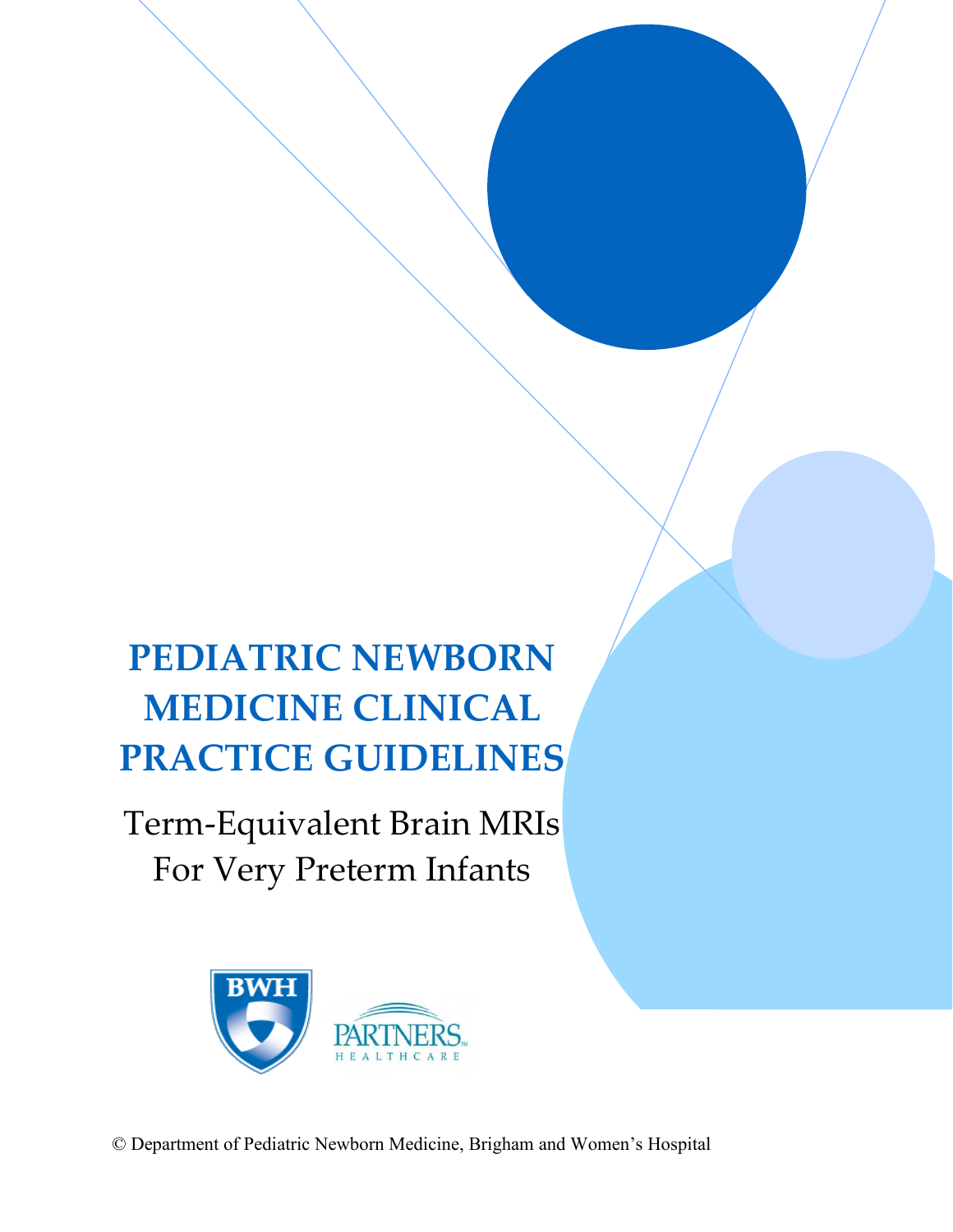

# **Clinical Practice Guideline:** Term-Equivalent Brain MRIs For Very Preterm Infants

# **Points of emphasis/Primary changes in practice include:**

- 1. Recommendations for which preterm infants should receive a term-equivalent MRI
- 2. Expanding knowledge on interpretation of term-equivalent MRIs using a scoring system for abnormal findings
- 3. Recommendations for discharge coordination and outpatient follow-up if abnormalities are detected

### **Rationale for change:**

Given current controversy on which preterm infants should be offered term-equivalent MRIs and how to best interpret and utilize results, this guideline was created by the MRI working group with a goal to maximize use of best practices.

# **Questions? Please contact: Carmina Erdei, MD or Mohamed El-Dib, MD**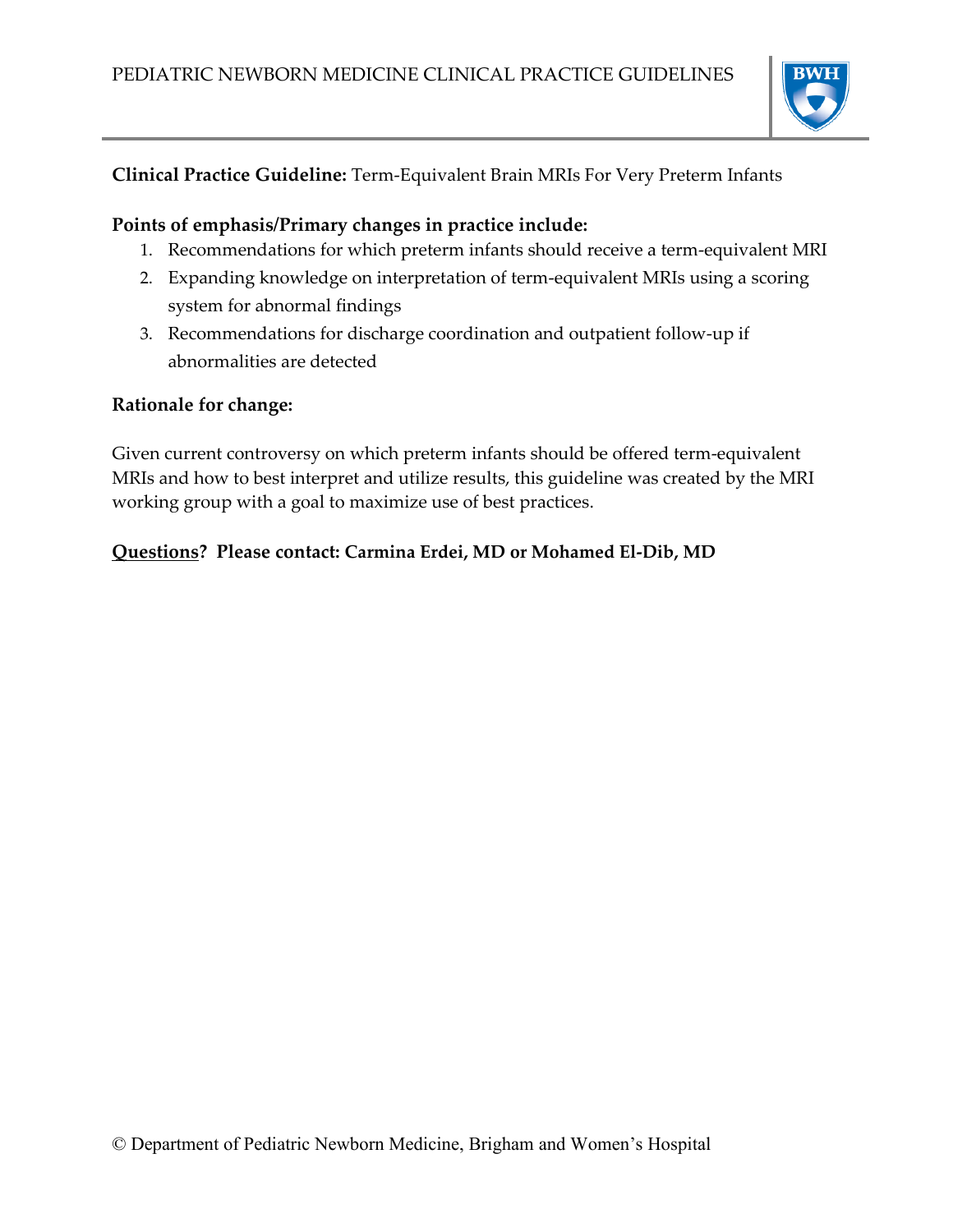

| <b>Clinical Guideline</b> | Term-Equivalent Brain MRIs for Very Preterm Infants                                                                                    |  |  |
|---------------------------|----------------------------------------------------------------------------------------------------------------------------------------|--|--|
| <b>Name</b>               |                                                                                                                                        |  |  |
| <b>Effective Date</b>     | February 27, 2017                                                                                                                      |  |  |
| <b>Revised Date</b>       |                                                                                                                                        |  |  |
| <b>Contact Person</b>     | Carmina Erdei, MD or Mohamed El-Dib, MD                                                                                                |  |  |
| <b>Approved By</b>        | Newborn Medicine Clinical Practice Council 2/15/15<br>CWN PPG 2/11/15<br>BWH SPP Steering 2/18/15<br>Nurse Executive Board/CNO 1/25/17 |  |  |
| <b>Keywords</b>           |                                                                                                                                        |  |  |

**This is a clinical practice guideline. While the guideline is useful in approaching the use of term-equivalent brain MRI in very preterm infants, clinical judgment and/or new evidence may favor an alternative plan of care, the rationale for which should be documented in the medical record.**

### **I. Purpose and Background**

Preterm delivery is associated with greater risk of poor neurodevelopmental outcomes, including cerebral palsy, mental retardation, sensory impairments, language delays, visualperceptual disorders, learning disabilities and behavior problems.<sup>1</sup> While severe intraventricular hemorrhage (IVH) and periventricular leukomalacia (PVL) detected by head ultrasound (HUS) have been invariably associated with poor outcome,<sup>2-6</sup> many preterm infants without evidence of these injuries go on to have neurodevelopmental impairment after leaving the neonatal intensive care unit (NICU).<sup>7</sup> Other tools to identify patients with less apparent brain injury or dysmaturity are needed.<sup>8</sup>

Although there is an agreement that MRI gives a more detailed picture of brain structure and can identify even minor abnormalities, its role as a predictive tool has been the area of active past and ongoing research. The degree of technical difficulty associated with performing an MRI on a preterm infant has fallen with the development of MRI compatible incubators, monitoring devices, ventilators, and immobilizing devices that decrease the need for sedation.<sup>9-</sup> <sup>11</sup> Whether term-equivalent MRI (TE MRI) should be utilized as a routine screening for all premature infants has been an area of major controversy.12-15 However, in a center which offers the resources to perform this study without sedation and allows for accurate interpretation of results, an MRI can provide very valuable information to parents and providers who will care for the infant in the future.

Over the years, many techniques, and scoring systems have been examined. Currently, the most promising practical findings are: white matter injury (WMI), abnormal brain growth, deep grey matter injury, and cerebellar lesions.16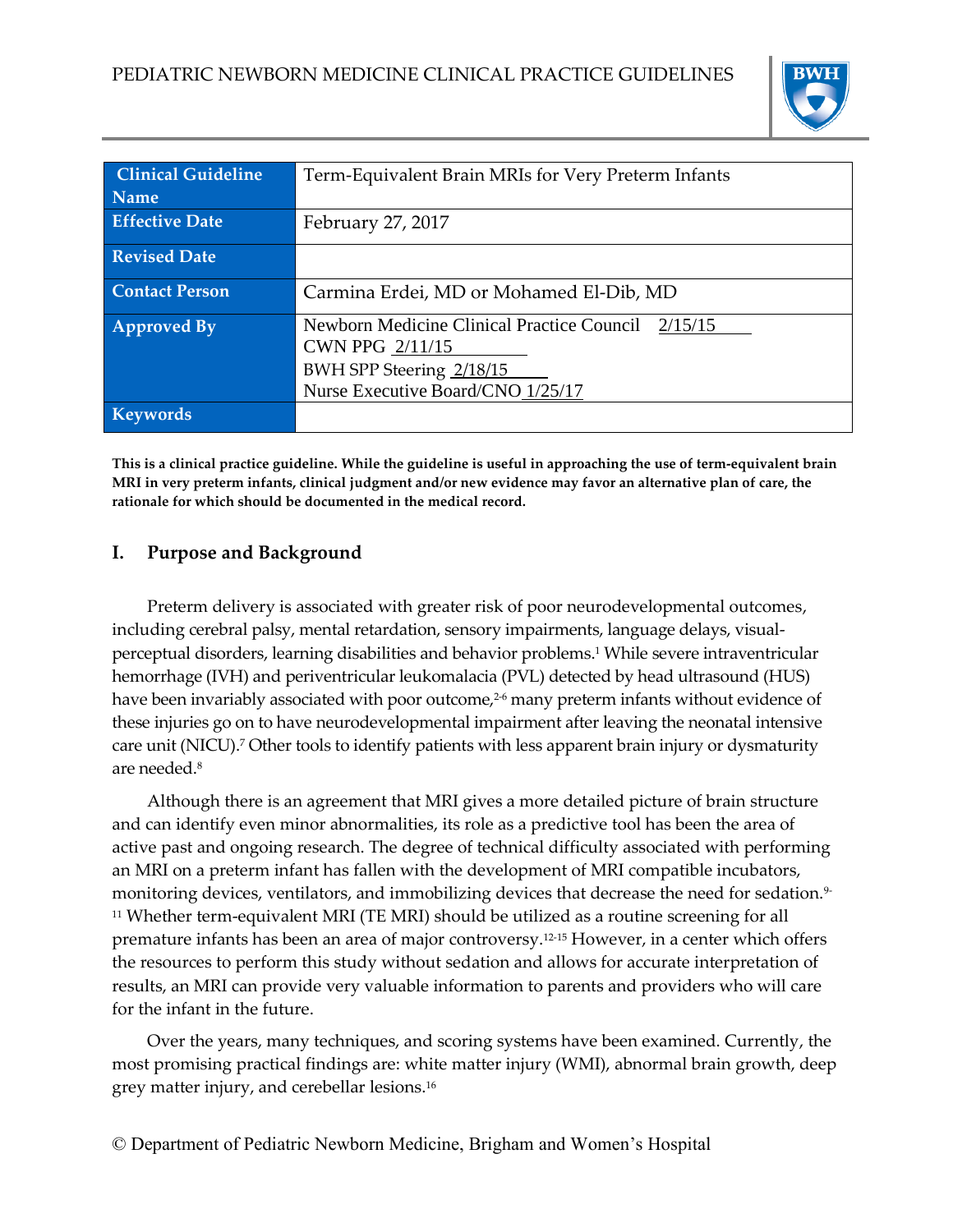

### **1. White Matter Injury (WMI) and Outcome**

Overall, white matter injury has been associated with worsened motor and cognitive outcomes.

For motor outcomes, WMI in TE MRI was associated with increased motor delay and cerebral palsy (CP) at 24 months of age.<sup>11</sup> The MRI features that are most strongly related to CP at 30 months of age are severe white matter reduction, cystic lesions, and delayed myelination.<sup>17</sup> At 5 years of age, compared with very premature infants without WMI, those with moderate-tosevere WMA were 19 times more likely to have a significant motor impairment, and those with mild WMA were 5.6 times more likely to have a significant motor impairment.<sup>18</sup>

For cognitive outcomes, WMI was associated with delayed cognitive development on the Bayley Scale of Infant Development at 18 months of age<sup>19</sup>. Cognitive development scores at 24 months of age decreased with increasing severity of WMA.<sup>11</sup> At 6 years of age, with increasing severity of WMI, an increase in general intellectual, language, and executive functioning impairment was also noted.<sup>20</sup> Finally, WMI has also been reported to be associated with language development, learning capacity, attention, and processing speed delays at 7 years of age.21-23

### **2. Abnormal Brain Growth**

Kidokoro *et al*. studied 3 very preterm cohorts (n = 325), and proposed the following measurements as helpful indicators of abnormal brain growth. Decreased biparietal width (BPW) was related to lower gestational age, need for inotropic support, patent ductus arteriosus, necrotizing enterocolitis, prolonged parenteral nutrition, and oxygen at 36 weeks. Decreased BPW was also associated with delayed cognitive development. Increased interhemispheric distance (IHD) was related to male gender, postnatal dexamethasone use, and severe brain injury. It was also associated with reduced cognitive development, independent of BPW. The children who had both small BPW and increased IHD had the poorest cognitive and motor development at 24 months of age, even in the absence of high-grade injury.<sup>24</sup>

#### **3. Deep Grey Matter**

In 70 infants < 32 weeks GA who had an MRI within 2 weeks of life and at term-equivalent and were followed up to 4 years of age (n= 53), growth of the caudate and globus pallidus predicted visual motor integration. Growth of the caudate and putamen nuclei was associated with IQ and language scores.<sup>25</sup>

#### **4. Cerebellar Lesions**

When 35 preterm infants with isolated cerebellar injury were evaluated at a mean age of 32 months, a variety of developmental delays were found: neurologic abnormalities (66%), severe motor delay (48%), expressive and receptive language delay (42% and 37% respectively), general cognitive deficits (40%), elevated rates of autism symptoms (37%) and internalizing behavior problems (34%).<sup>26</sup> In the NEURO study from the Neonatal Research Network (n=480), infants were followed up to 18-22 months. Significant cerebellar lesions (defined as lesions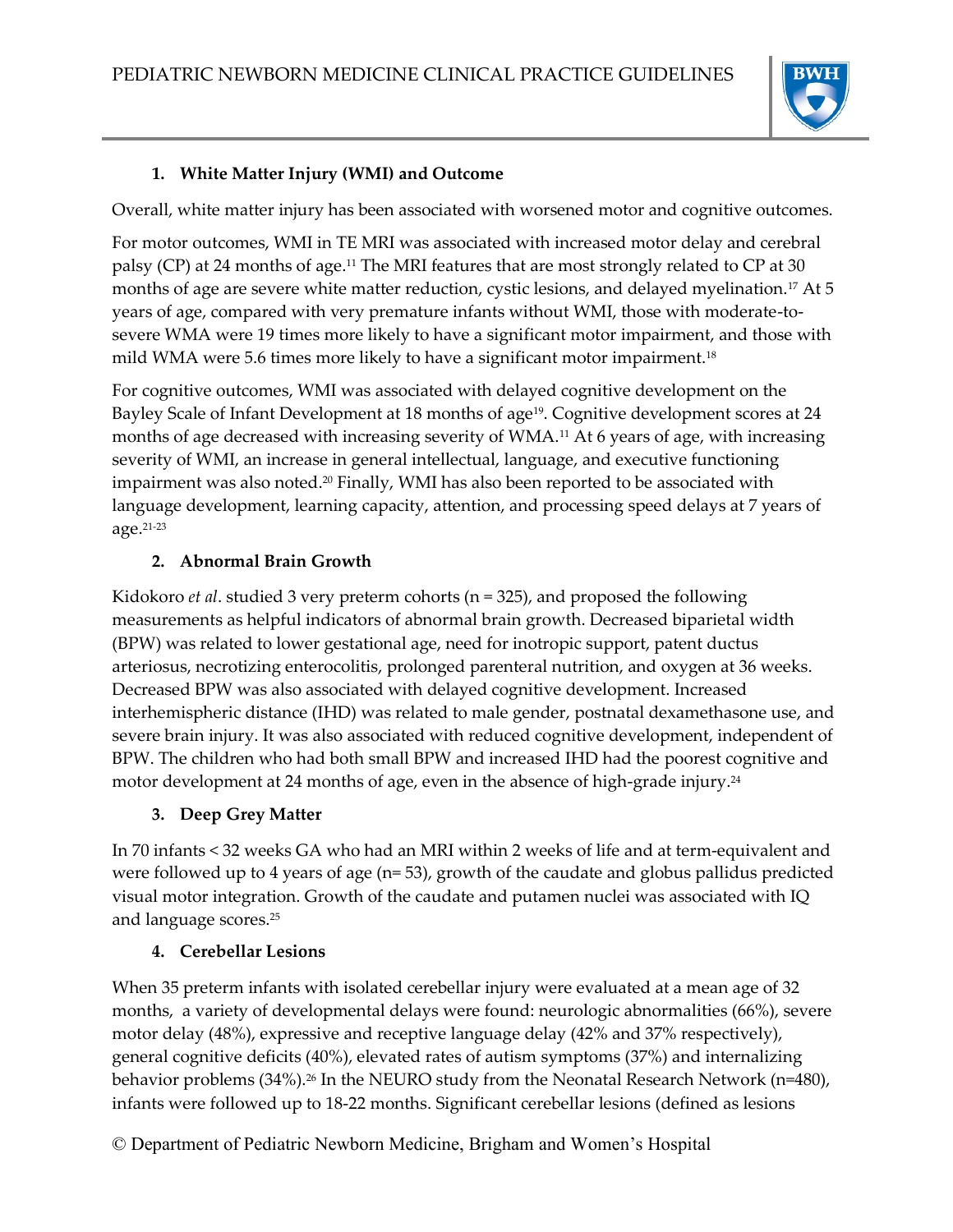

which are bilateral, cystic, and/or lesions that were >4 mm in size) were independently associated with neurodevelopmental impairment, particularly gross motor delays.<sup>27</sup>

# **II. Process of obtaining term equivalent brain MRIs for preterm born infants Criteria for obtaining a term equivalent (TE) MRI for very preterm infants**

In light of the information above on the association of early white and grey matter abnormalities on TE brain MRI with later neurodevelopmental challenges, a near termequivalent study should be considered for the highest risk preterm infants. Please consider obtaining a TE MRI for infants who meet the following criteria:

- 1. Extremely preterm infants born at < 28 weeks gestational age, OR
- 2. Very preterm infants (born at GA < 32 weeks) with additional risk factors:
	- Head Ultrasound (HUS) abnormality, including:
		- Any intraventricular hemorrhage grade
		- Any structural abnormality, including ventriculomegaly
		- Any hyperintensity noted after 7 days
		- Any white matter abnormalities, including periventricular leukomalacia (PVL) or other white matter cystic findings
		- Presence of multiple connatal cysts
	- Abnormal physical or neurological exam:
		- altered mental status
		- hypotonia or hypertonia
		- microcephaly
		- severe intrauterine growth restriction/small for GA status
	- One or more major neonatal morbidity:
		- Critically ill neonate, requiring inotrope use for blood pressure instability (*e.g.* Dopamine use of  $\geq$  5 mcg/kg/min for  $>$  1 day)
		- Moderate or severe bronchopulmonary dysplasia (BPD), defined as need for supplemental  $O_2$  for first 28 days of life and requiring supplemental  $O_2$  or positive pressure support at 36 weeks corrected GA
		- Any major surgery, including surgical patent ductus arteriosus (PDA) closure or bowel obstruction
		- Necrotizing enterocolitis (NEC), stage II or higher
		- Severe retinopathy or prematurity (ROP) requiring intervention
		- Documented infection: bacteremia, sepsis, central line infection, meningitis, or encephalitis
- © Department of Pediatric Newborn Medicine, Brigham and Women's Hospital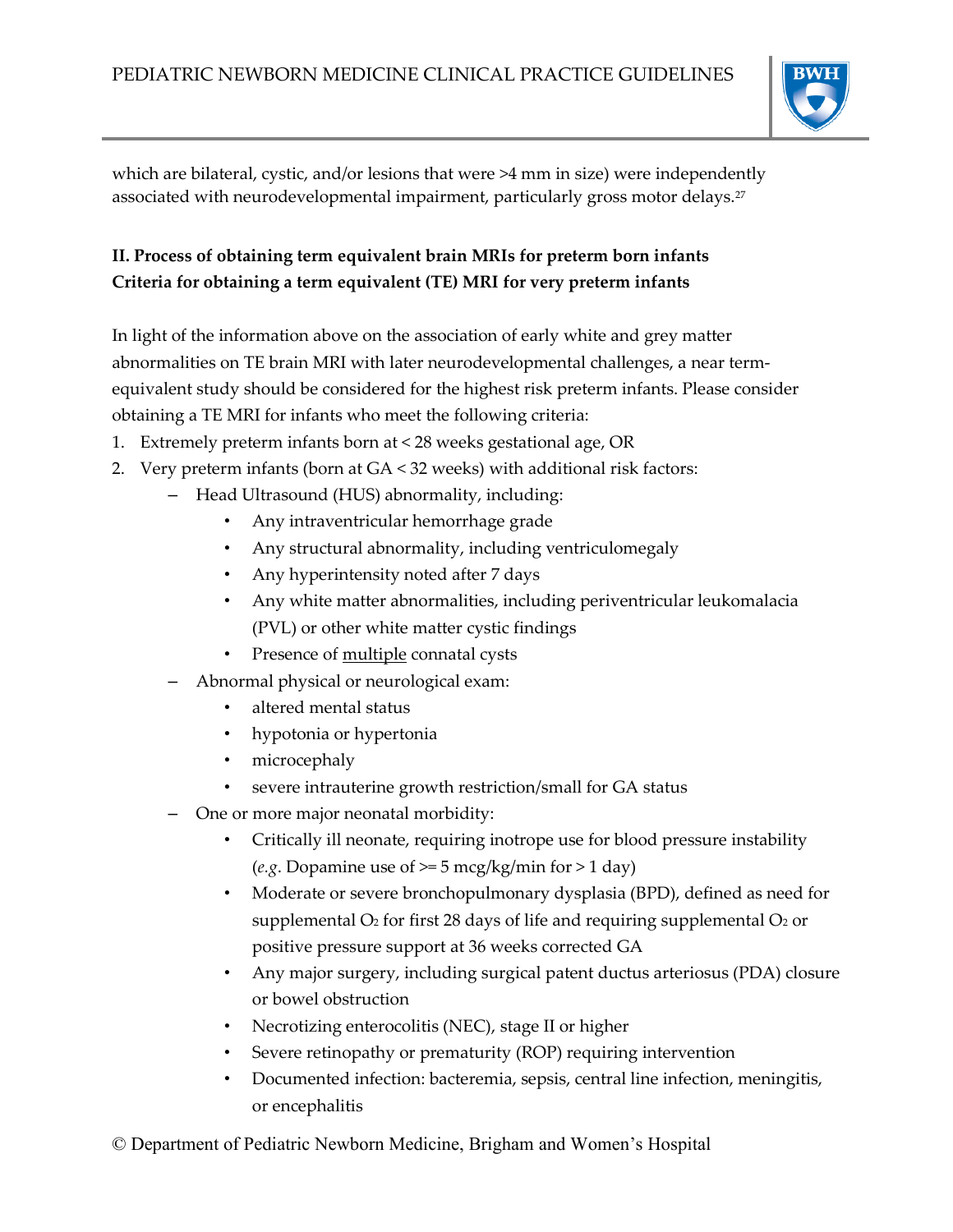

- Other indications to consider:
	- postnatal steroids/dexamethasone course
	- prolonged or refractory hypoglycemia requiring IVF with high GIR *via* a central line beyond the first week of life for glycemic control
	- severe jaundice requiring an exchange transfusion
	- severe dysphagia (out of proportion for what would be expected for infant's corrected gestational age)
- 3. Additional referrals for a TE MRI can be made at the discretion of the medical team on a case-by-case basis.

#### **Process for obtaining a neonatal brain MRI at Brigham and Women's Hospital**

Please see NICU MRI Guidelines on the Department of Pediatric Newborn Medicine Intranet (under Guidelines and Policies – Neuro) for details.

[http://www.bwhpikenotes.org/policies/departments/NICU/documents/NICUBWHMRI](http://www.bwhpikenotes.org/policies/departments/NICU/documents/NICUBWHMRIGuidelines.pdf) [Guidelines.pdf](http://www.bwhpikenotes.org/policies/departments/NICU/documents/NICUBWHMRIGuidelines.pdf)

#### **MRI order requisition form:**

 When ordering an MRI, please provide detailed clinical information regarding the indication for obtaining the study. An example of a template requisition form is presented in Appendix 2.

#### **Subspecialty (Neurology) involvement**

Consider requesting a Neurology consultation prior to obtaining a TE MRI for very preterm infants who:

- have a *significant abnormality* on HUS, including
	- IVH grade II or larger, with or without post hemorrhagic hydrocephalus or shunt placement
	- White matter cysts/PVL
	- Cerebellar hemorrhage
	- Other: ventriculomegaly, thinning corpus callosum, loss of volume
- have an abnormal neurological examination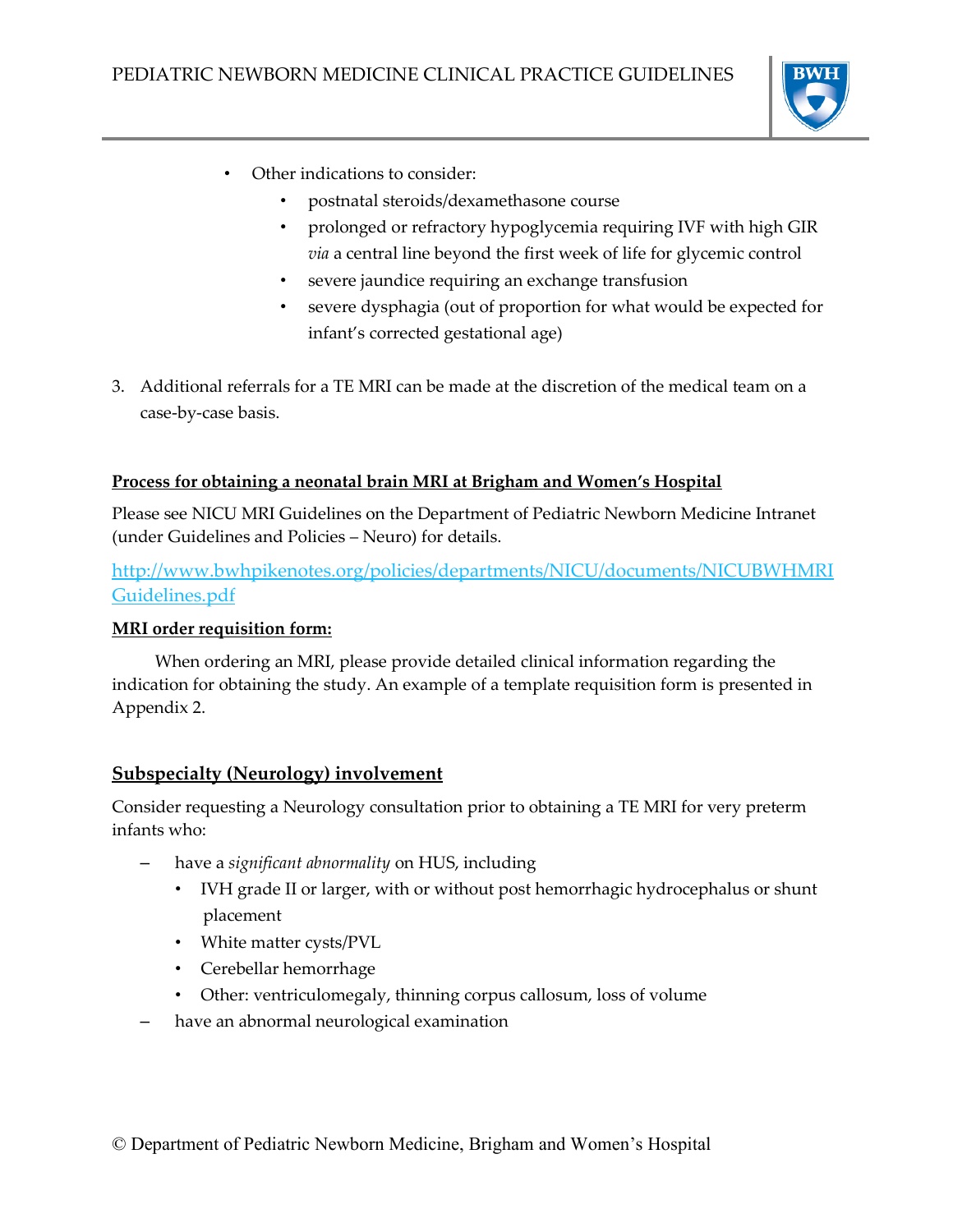

After obtaining near-term brain MRI:

- Consider Neurology consultation if any determinants of white matter injury (white matter signal abnormality, volume loss, cystic lesions, thinning of CC, ventriculomegaly) or gray matter injury are in severe range – *i.e*. have a score of 3 or 4 on the scoring systems as detailed by Kidokoro *et al*. 28
- Any new concerning finding at the discretion of the medical team.

# **Timing of obtaining TE MRIs for very preterm babies**

 It is recommended that TE MRIs for very preterm babies be obtained at least *1 week prior to the anticipated discharge date* (as long as the infant is above 35 weeks postmenstrual age, the study will provide reliable information<sup>29</sup>). This will allow the medical team time to review results with Neurology and Neuroradiology to reach a consensus regarding assessment and recommendations prior to discussing results with families. This will also inform coordination of outpatient follow-up (*i.e* need for referrals to programs such as Early Intervention (EI), Fragile Beginnings, developmental follow-up programs, or outpatient Neurology follow-up).

# **III. Interpretation of results of term equivalent MRIs, communication with families, discharge planning, and outpatient follow-up referrals.**

#### **Interpretation of TE MRI**

Once obtained, a near term brain MRI will be formally read by a member of the BCH Neuroradiology department. Comments on the variables designated in the white and gray matter scoring systems proposed in Appendix 1<sup>28</sup> will be provided in the MRI interpretation. Please see Appendix 3 for a sample of a TE MRI report. Notably, the MRI reports will not include global scores. A final impression of the study will be formulated by the primary attending neonatologist, in collaboration with BCH Neurology and Neuroradiology consultants where appropriate. An example of a scoring system that can be used for interpretation of a TE MRI is outlined in Appendix 1 based on Kikodoro et al.<sup>28</sup> A total near term brain MRI abnormality score can be calculated as the sum of regional total scores of white matter, cortical gray matter, deep gray matter, and cerebellum abnormalities using this scoring system. As per the cited scoring system, <sup>28</sup> a global MRI score can be interpreted as follows:

- Negative TE MRI (total score,  $0-3$ )
- TE MRI with mild abnormalities (total score, 4–7)
- TE MRI with moderate abnormalities (total score, 8–11)
- TE MRI with severe abnormalities (total score,  $\geq$ 12).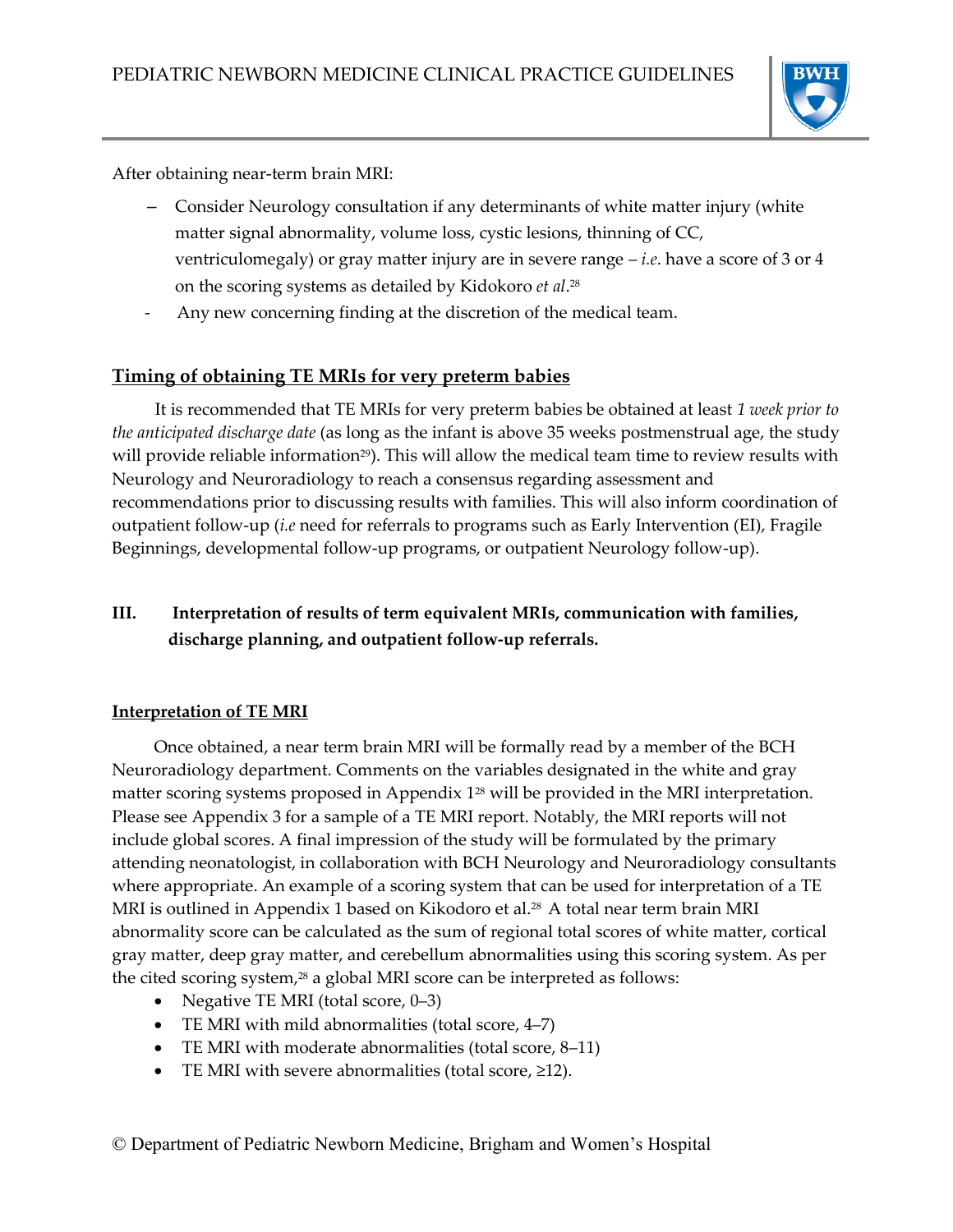

#### **Communication of MRI results to families**

TE MRI results should be discussed with families by the primary medical team – i.e. attending neonatologist on service with nurse practitioner, physician assistant, fellow and/or resident, in conjunction with Neurology consultants when appropriate. The medical team will describe the process of reviewing the MRI study and reaching a final interpretation. Although a preliminary report may become available shortly after the study is completed, a final interpretation of a study may take up to several weekdays depending on the complexity of the findings. Only final MRI results should be presented to families, after discussion/consensus between the medical team and, possibly, the Neurology and Neuroradiology teams where appropriate. Families should be advised that MRI results will not be provided by overnight or weekend covering teams. For that reason, it is advisable to avoid scheduling a routine TE MRI on a Friday afternoon whenever possible. Lastly, counseling of a family should include the mention that a negative TE MRI study does not entirely exclude the possibility of longer term neurodevelopmental challenges.

#### **Term equivalent MRIs, discharge planning, and outpatient follow-up**

 In the situation where the TE MRI identifies findings which are thought to place the former preterm infant at high risk for neurodevelopmental delays, the multidisciplinary team is encouraged to consider communicating the results, as well as interpretation of risk and recommendations, through the following mechanisms:

- Direct communication with the primary pediatrician at the time the infant is discharged. If MRI has abnormalities, the attending neonatologist should make efforts to communicate directly with pediatrician what the MRI result is, how it has been presented to the family, and what are the recommendations for follow-up.
- Inclusion of MRI results in the discharge summary, including the scale and scoring system used to determine risk, with concrete recommendations for developmental follow-up.
- Direct communication with the Early Intervention (EI) catchment area office to ensure awareness of the infant's risk for motor and cognitive delays. The developmental therapy team can facilitate this conversation.
- Communication with the outpatient infant follow up program and Neurology clinic the infant is being referred to

In addition, referrals for additional Physical therapy (PT), Occupational therapy (OT) and/or Feeding therapy services as appropriate (above and beyond what will be provided by early intervention) can be explored for the highest risk infants. Medical teams can work with the Care Coordination and the Developmental Therapy team in making these referrals.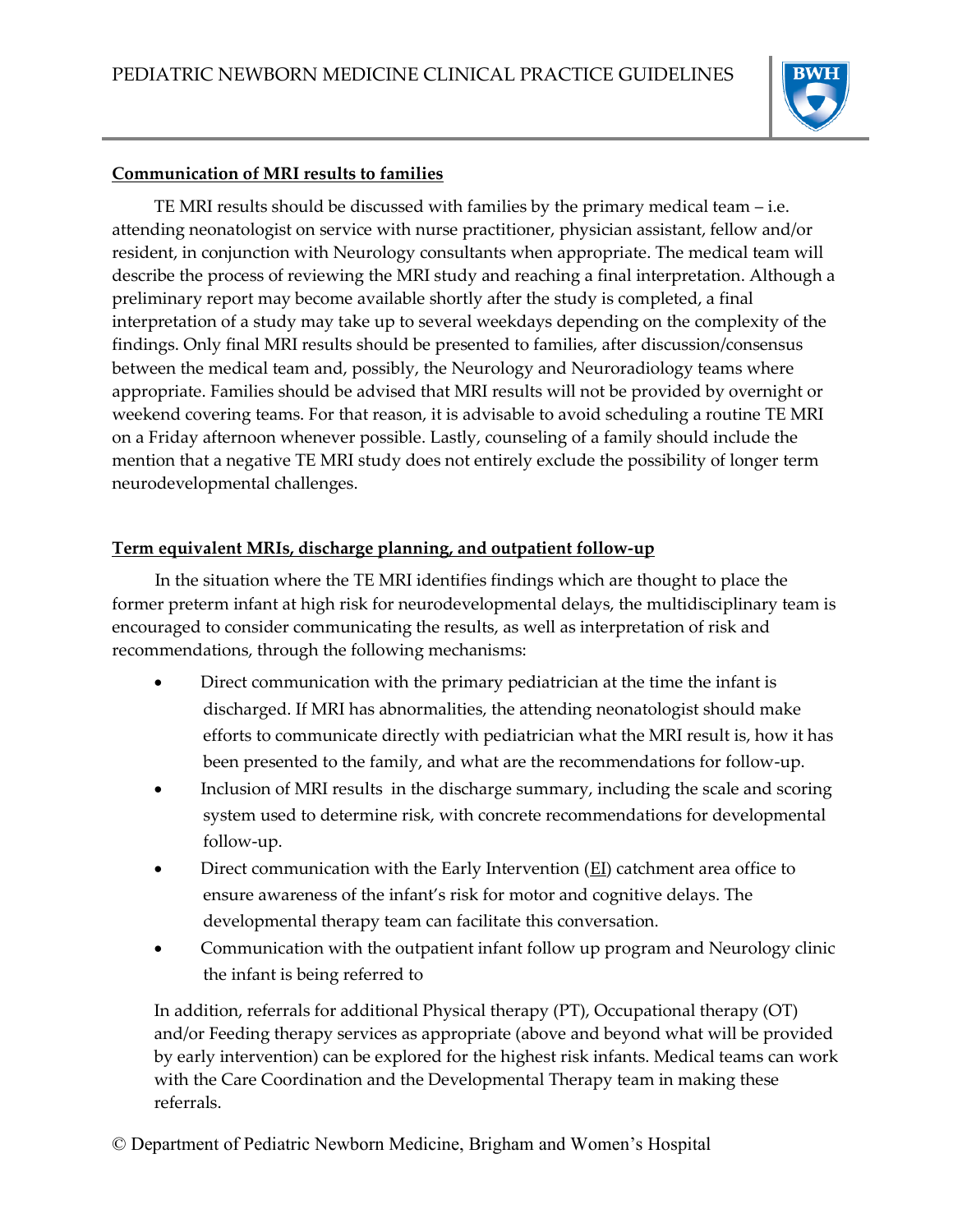

#### **Early Intervention Services**

Early Intervention (EI) is a federally funded developmental support program available to all qualifying children 0-3 years in the United States. It may carry different names in different states, and aims to *"… provide family-centered services to help children who qualify to develop the skills they will need to continue to grow into happy and healthy members of the community. "*<sup>30</sup> Early developmental services for preterm born children have been shown to have a beneficial impact on their early motor and cognitive skills, and these effects are likely to persist into school age.<sup>31</sup>

#### **EI Eligibility for services in Massachusetts:**

Children aged 0-3 with developmental concerns or who are at risk for neurodevelopmental delays can be referred for an EI evaluation by either a medical professional (pediatrician, nurse, developmental therapist, *etc*.) or a parent/caregiver. Typically, the regional EI catchment area to which a family belongs geographically conducts a multidisciplinary assessment for each referred child. Children may then qualify for ongoing services of variable frequency, intensity and duration depending on the results of this initial evaluation.

There are four categories of eligibility under which infants and young children can qualify to receive ongoing EI services:

- 1. Infants with an Established Condition or Conditions:
	- Includes: blindness, retinopathy of prematurity, cerebral palsy, meningitis, encephalitis, epilepsy, IVH grades 3 or 4, chromosomal or metabolic disorders, congenital cytomegalovirus infection, cleft lip. Of note, these have to be established diagnoses and not "at risk" conditions.
- 2. Infants with **Established Developmental Delay** (at least 1.5 standard deviations below mean on Batelle Developmental Inventory-II)
- 3. Infants at Risk for Developmental Delay (need at least 4 risk factors to qualify)
	- Birth weight below 1200 grams
	- Gestational age at birth less than 32 weeks
	- Need to stay in the neonatal intensive care unit (NICU) for over 5 days
	- Apgar score less than 5 at 5 minutes of life
	- Intrauterine growth restriction and/or small for gestational age status
	- Ongoing chronic feeding difficulties
	- Central nervous system abnormalities (infection, IVH, apnea, NAS, abnormal tone)

4. Clinical Judgment – at the discretion of the EI providers, if the EI evaluation team concludes that infant is at high risk for neurodevelopmental delays despite not meeting any of the criteria in the categories above. This is a window of opportunity for preterm infants with TE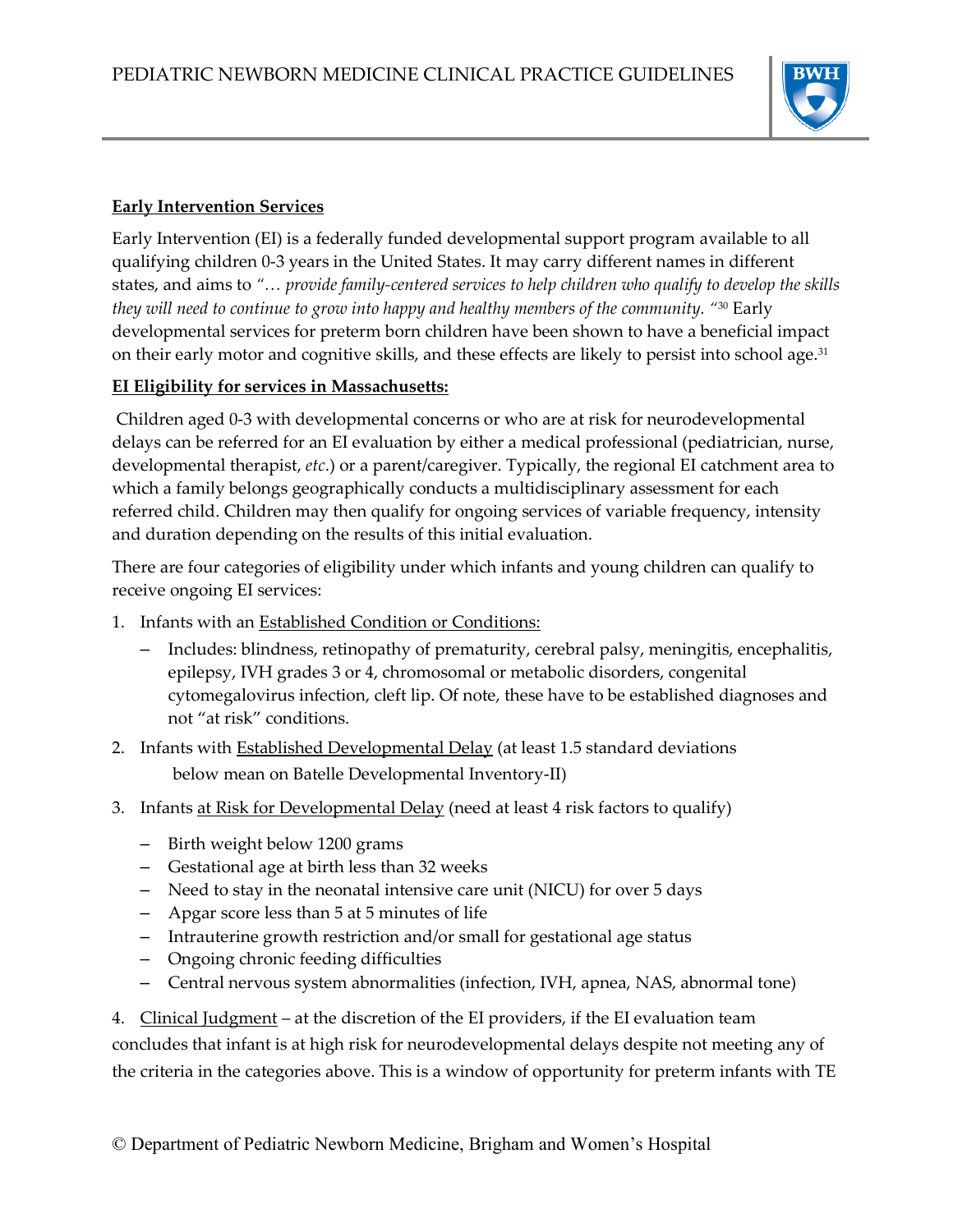

MRI abnormalities who may not otherwise qualify for EI services based on GA and other diagnoses criteria, to receive ongoing services.

#### **References:**

- 1. Allen, M.C., *Preterm outcomes research: a critical component of neonatal intensive care.* Ment Retard Dev Disabil Res Rev, 2002. **8**(4): p. 221-33.
- 2. Pinto-Martin, J.A., et al., *Relation of cranial ultrasound abnormalities in low-birthweight infants to motor or cognitive performance at ages 2, 6, and 9 years.* Dev Med Child Neurol, 1999. **41**(12): p. 826-33.
- 3. De Vries, L.S., et al., *Ultrasound abnormalities preceding cerebral palsy in high-risk preterm infants.* Journal of Pediatrics, 2004. **144**(6): p. 815-820.
- 4. Wood, N.S., et al., *The EPICure study: associations and antecedents of neurological and developmental disability at 30 months of age following extremely preterm birth.* Arch Dis Child Fetal Neonatal Ed, 2005. **90**(2): p. F134-40.
- 5. Vohr, B.R., et al., *Neurodevelopmental outcomes of extremely low birth weight infants <32 weeks' gestation between 1993 and 1998.* Pediatrics, 2005. **116**(3): p. 635-43.
- 6. Ancel, P.Y., et al., *Cerebral palsy among very preterm children in relation to gestational age and neonatal ultrasound abnormalities: the EPIPAGE cohort study.* Pediatrics, 2006. **117**(3): p. 828-35.
- 7. Laptook, A.R., et al., *Adverse neurodevelopmental outcomes among extremely low birth weight infants with a normal head ultrasound: prevalence and antecedents.* Pediatrics, 2005. **115**(3): p. 673-80.
- 8. El-Dib, M., et al., *Neuroimaging and neurodevelopmental outcome of premature infants.* Am J Perinatol. **27**(10): p. 803-18.
- 9. Dumoulin, C.L., et al., *Magnetic resonance imaging compatible neonate incubator.* Concepts in Magnetic Resonance Part B: Magnetic Resonance Engineering, 2002. **15**(2): p. 117-128.
- 10. Bluml, S., et al., *MR Imaging of Newborns by Using an MR-compatible Incubator with Integrated Radiofrequency Coils: Initial Experience.* Radiology, 2004. **231**(2): p. 594-601.
- 11. Woodward, L.J., et al., *Neonatal MRI to predict neurodevelopmental outcomes in preterm infants.* New England Journal of Medicine, 2006. **355**(7): p. 685-694.
- 12. Ho, T., et al., *Choosing wisely in newborn medicine: Five opportunities to increase value.* Pediatrics, 2015. **136**(2): p. e482-e489.
- 13. Smyser, C.D., H. Kidokoro, and T.E. Inder, *Magnetic resonance imaging of the brain at term equivalent age in extremely premature neonates: To scan or not to scan?* Journal of Paediatrics and Child Health, 2012. **48**(9): p. 794-800.
- 14. de Vries, L.S., M.J. Benders, and F. Groenendaal, *Progress in Neonatal Neurology with a Focus on Neuroimaging in the Preterm Infant.* Neuropediatrics, 2015. **46**(4): p. 234-41.
- © Department of Pediatric Newborn Medicine, Brigham and Women's Hospital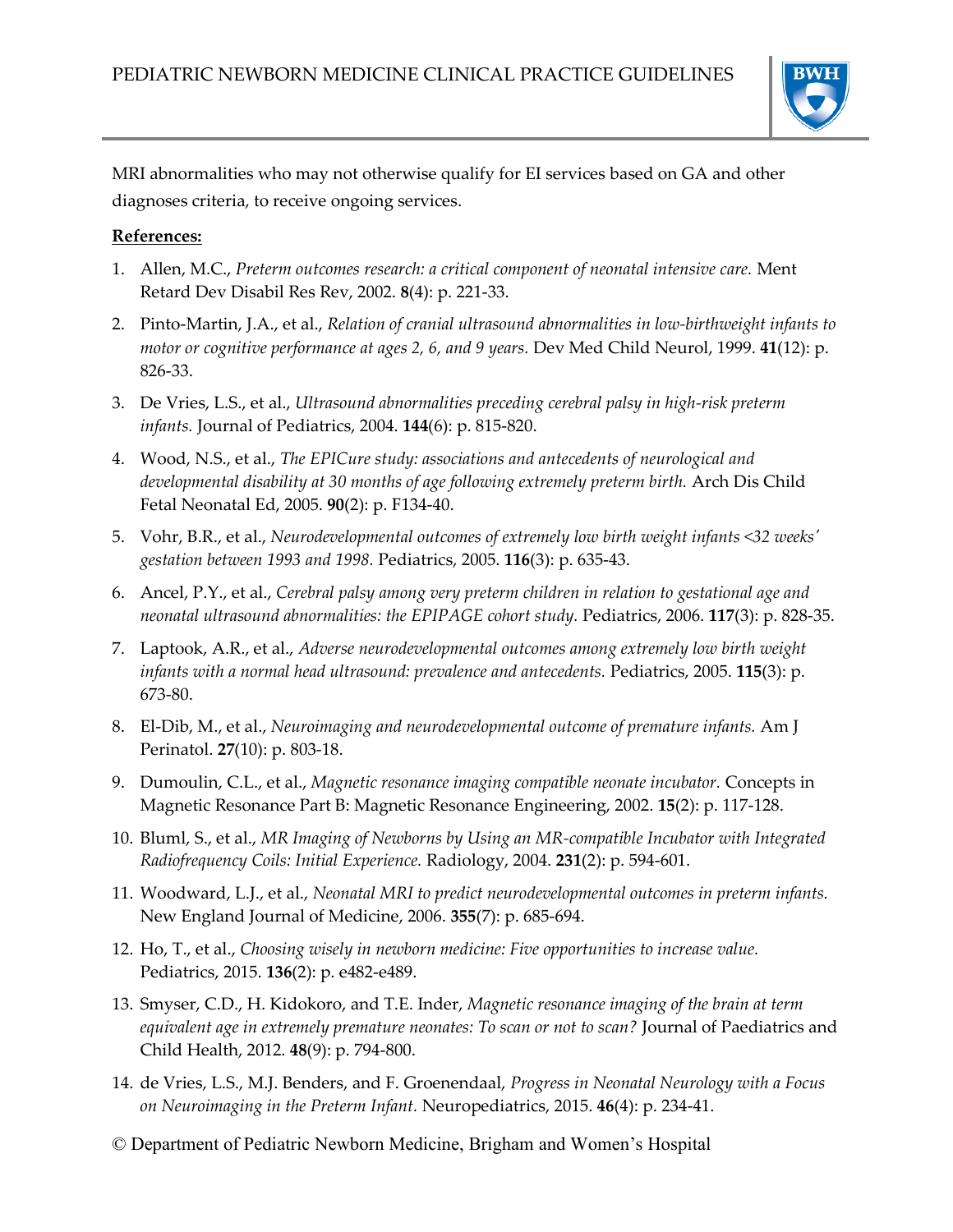

- 15. Pearce, R. and J. Baardsnes, *Term MRI for small preterm babies: Do parents really want to know and why has nobody asked them?* Acta Paediatrica, International Journal of Paediatrics, 2012. **101**(10): p. 1013-1015.
- 16. Anderson, P.J., J.L.Y. Cheong, and D.K. Thompson, *The predictive validity of neonatal MRI for neurodevelopmental outcome in very preterm children.* Seminars in Perinatology, 2015. **39**(2): p. 147-158.
- 17. Skiöld, B., et al., *Neonatal magnetic resonance imaging and outcome at age 30 months in extremely preterm infants.* Journal of Pediatrics, 2012. **160**(4): p. 559-566.e1.
- 18. Spittle, A.J., et al., *Neonatal white matter abnormality predicts childhood motor impairment in very preterm children.* Developmental Medicine and Child Neurology, 2011. **53**(11): p. 1000-1006.
- 19. Miller, S.P., et al., *Early brain injury in premature newborns detected with magnetic resonance imaging is associated with adverse early neurodevelopmental outcome.* Journal of Pediatrics, 2005. **147**(5): p. 609-616.
- 20. Woodward, L.J., et al., *Neonatal White Matter Abnormalities an Important Predictor of Neurocognitive Outcome for Very Preterm Children.* PLoS ONE, 2012. **7**(12).
- 21. Murray, A.L., et al., *Neonatal brain pathology predicts adverse attention and processing speed outcomes in very preterm and/or very low birth weight children.* Neuropsychology, 2014. **28**(4): p. 552-562.
- 22. Omizzolo, C., et al., *Neonatal brain abnormalities and memory and learning outcomes at 7 years in children born very preterm.* Memory, 2014. **22**(6): p. 605-615.
- 23. Reidy, N., et al., *Impaired language abilities and white matter abnormalities in children born very preterm and/or very low birth weight.* Journal of Pediatrics, 2013. **162**(4): p. 719-724.
- 24. Kidokoro, H., et al., *Brain injury and altered brain growth in preterm infants: Predictors and prognosis.* Pediatrics, 2014. **134**(2): p. e444-e453.
- 25. Young, J.M., et al., *Deep grey matter growth predicts neurodevelopmental outcomes in very preterm children.* Neuroimage, 2015. **111**: p. 360-8.
- 26. Limperopoulos, C., et al., *Does cerebellar injury in premature infants contribute to the high prevalence of long-term cognitive, learning, and behavioral disability in survivors?* Pediatrics, 2007. 120(3): p. 584-593.
- 27. Hintz, S.R., et al., *Neuroimaging and neurodevelopmental outcome in extremely preterm infants.* Pediatrics, 2015. 135(1): p. e32-e42.
- 28. Kidokoro, H. et al., *New MR imaging assessment tool to define brain abnormalities in very preterm infants at term.* American Journal of Neuroradiology, 2013. 34(11): p. 2208-14.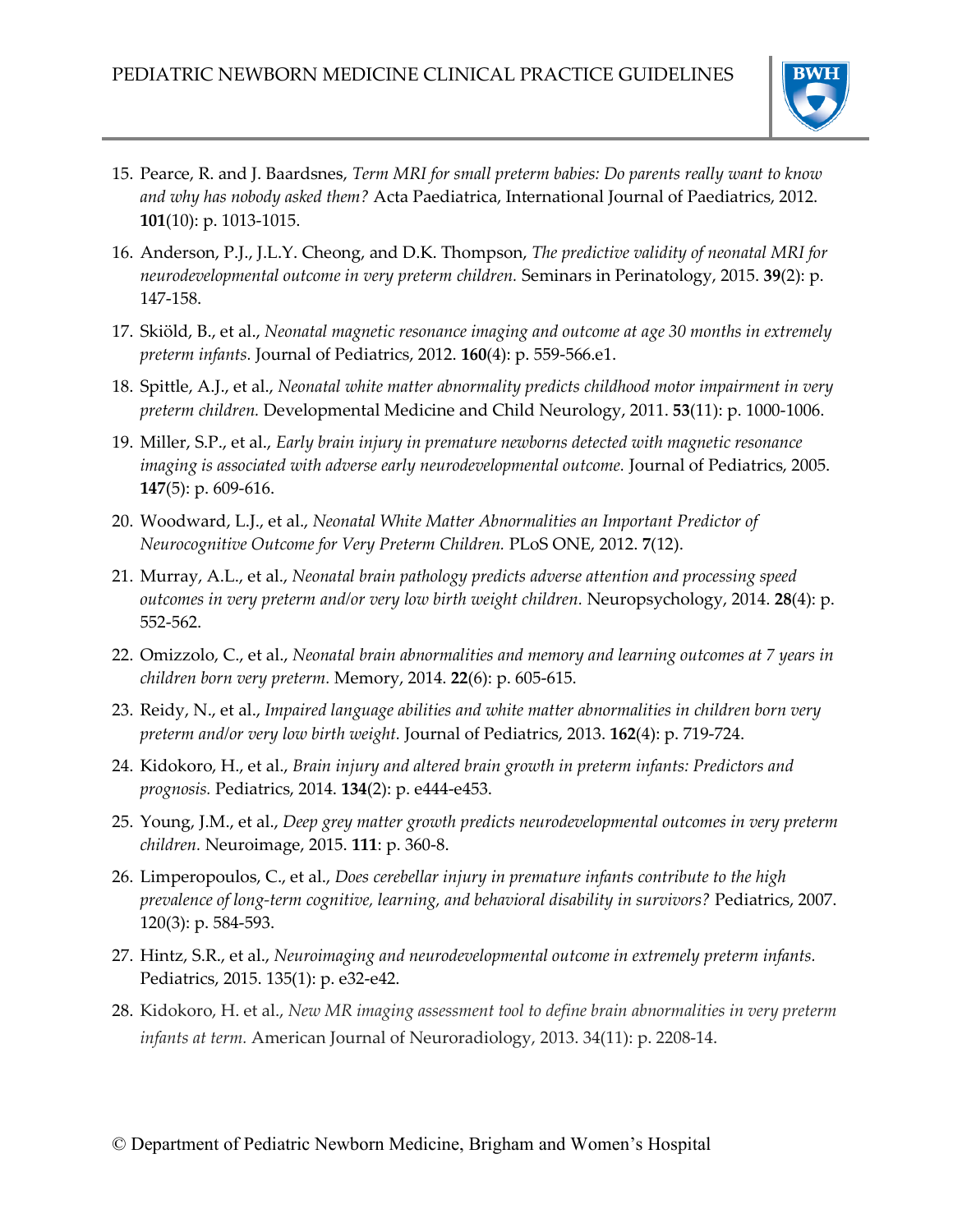

- 29. Plaisier, A., et al., *Optimal timing of cerebral MRI in preterm infants to predict long-term neurodevelopmental outcome: a systematic review*. American Journal of Neuroradiology, 2014. 35(5): p841-7.
- 30. [http://www.mass.gov/eohhs/gov/departments/dph/programs/family-health/early](http://www.mass.gov/eohhs/gov/departments/dph/programs/family-health/early-intervention/)[intervention/](http://www.mass.gov/eohhs/gov/departments/dph/programs/family-health/early-intervention/) last accessed 9/23/2016.
- 31. Spittle, A., et al., *Early developmental intervention programmes post‐hospital discharge to prevent motor and cognitive impairments in preterm infants.* The Cochrane Library, 2012.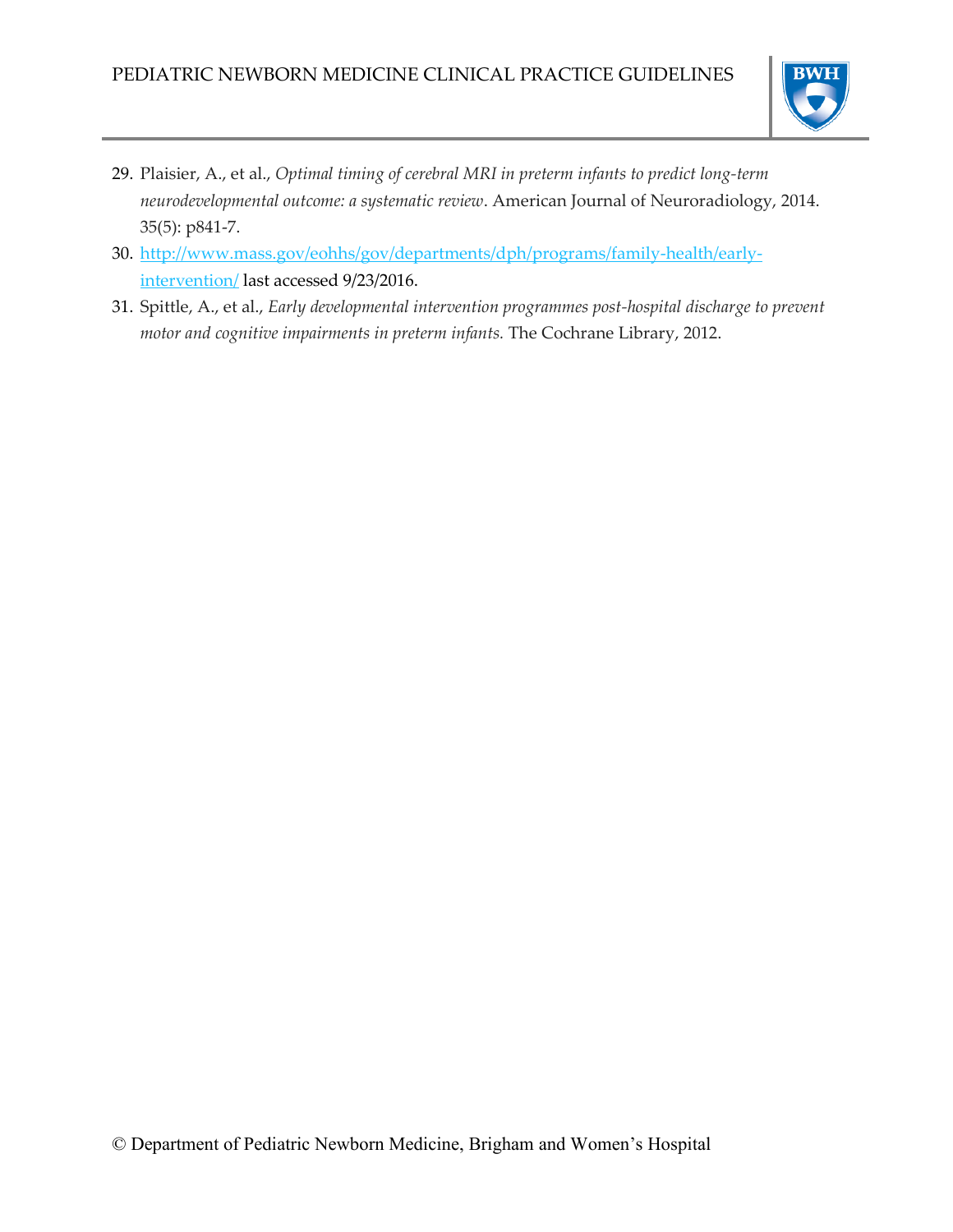# **APPENDIX 1**

# **Suggested Scoring System for Term-Equivalent MRI<sup>28</sup>**

#### **WM Score**  $0 \quad 1 \quad 1 \quad 2 \quad 3 \quad 4$ Cystic Lesions None Focal Unilateral Focal Bilateral Extensive Unilateral Extensive Bilateral Focal Signal Abnormality None | Focal Punctuate Extensive Punctuate Linear Myelination Delay PLIC and Corona Radiata Only PLIC Minimal – No PLIC Thinning of CC None Partial (genu/body< 1.3mm OR Splenium < 2.0 mm) Global (genu/body< 1.3 mm AND splenium< 2.0 mm) Dilated  $LV$  Both sides VD  $< 7.5$ mm One side  $7.5$  mm  $\leq$  VD $<$ 10 mm Both sides  $7.5$  mm  $\leq$  VD $<$  10 mm or one side VD ≥ 10 mm Both Sides  $VD \ge 10$ mm Volume Reduction cBPW ≥77 mm 77 mm < cBPW ≥ 72 mm  $72 \text{ mm} < \text{cBPW}$ ≥67 mm 67 mm > cBPW

#### **1. White Matter (WM)Abnormalities**

No (total score, 0-2), mild (total score, 3-4), moderate (total score, 5-6), and severe (total score ≥7)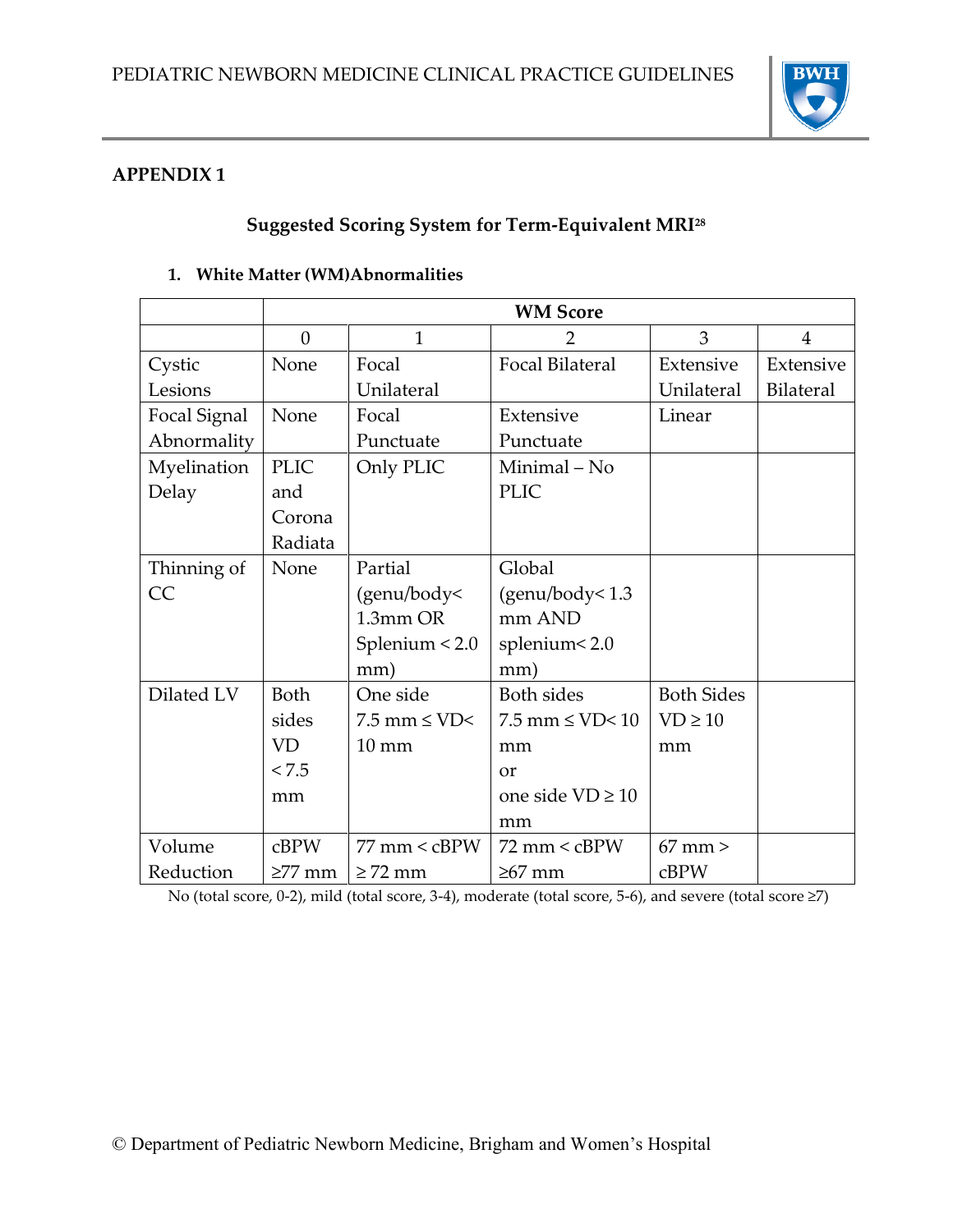

|               | <b>Cortical GM score</b> |                     |                  |              |                  |
|---------------|--------------------------|---------------------|------------------|--------------|------------------|
|               |                          |                     |                  | 3            |                  |
| Signal        | None                     | Focal               | Focal            | Extensive    | Extensive        |
| Abnormality   |                          | Unilateral          | <b>Bilateral</b> | Unilateral   | <b>Bilateral</b> |
| Gyral         | Delay $<$ 2              | $2 \le$ delay <     | Delay $\geq 4$   |              |                  |
| Maturation    | weeks                    | 4 weeks             | weeks            |              |                  |
| Increased     | IHD < 4 mm               | $4 \text{ mm} \leq$ | $5mm \leq H$ D   | IHD $\geq 6$ |                  |
| Extracerebral |                          | IHD < 5             | $<6$ mm          | mm           |                  |
| Space         |                          | mm                  |                  |              |                  |

# **2. Cortical Gray Matter (GM) Abnormalities**

No (total score, 0), mild (total score, 1), moderate (total score, 2), and severe (total score ≥3)

### **3. Deep GM Abnormalities**

|             | Deep GM score |             |                  |            |                  |
|-------------|---------------|-------------|------------------|------------|------------------|
|             |               |             |                  |            | 4                |
| Signal      | None          | Focal       | Focal            | Extensive  | Extensive        |
| Abnormality |               | Unilateral  | <b>Bilateral</b> | Unilateral | <b>Bilateral</b> |
| Volume      | $cDGMA \ge$   | 9.5 >       | 8.5 >            | 7.5 >      |                  |
| Reduction   | 9.5           | $cDGMA \ge$ | $cDGMA \ge$      | cDGMA      |                  |
|             |               | 8.5         | 7.5              |            |                  |

No (total score, 0), mild (total score, 1), moderate (total score, 2), and severe (total score ≥3)

#### **4. Cerebellum**

|             | Cerebellum score |                   |                  |             |                  |
|-------------|------------------|-------------------|------------------|-------------|------------------|
|             |                  |                   |                  |             |                  |
| Signal      | None             | Focal             | Focal            | Extensive   | Extensiv         |
| Abnormality |                  | Unilateral        | <b>Bilateral</b> | Unilateral  | e                |
|             |                  |                   |                  |             | <b>Bilateral</b> |
| Volume      | $cTCD \ge 50$    | $50 \text{ mm}$ > | $47 \text{ mm}$  | $44$ mm $>$ |                  |
| Reduction   | mm               | $cTCD \geq 47$    | $cTCD \geq 44$   | cTCD        |                  |
|             |                  | mm                | mm               |             |                  |

No (total score, 0), mild (total score, 1), moderate (total score, 2), and severe (total score ≥3)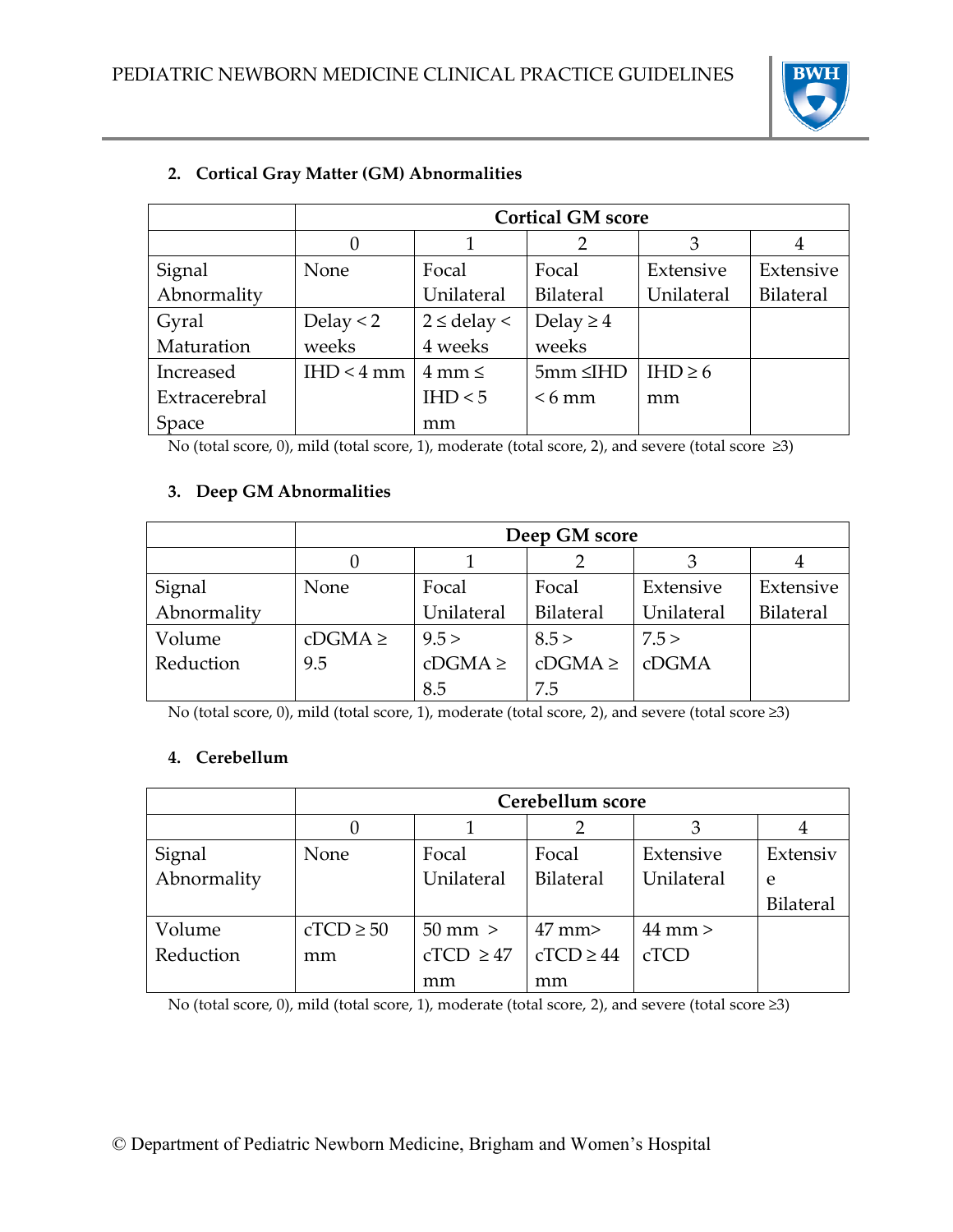

#### **5. Global brain abnormalities**

Score was calculated as the sum of these regional total scores and was classified as

- normal (total score,  $0-3$ )
- mild (total score, 4-7)
- moderate (total score, 8–11)
- severe (total score≥12).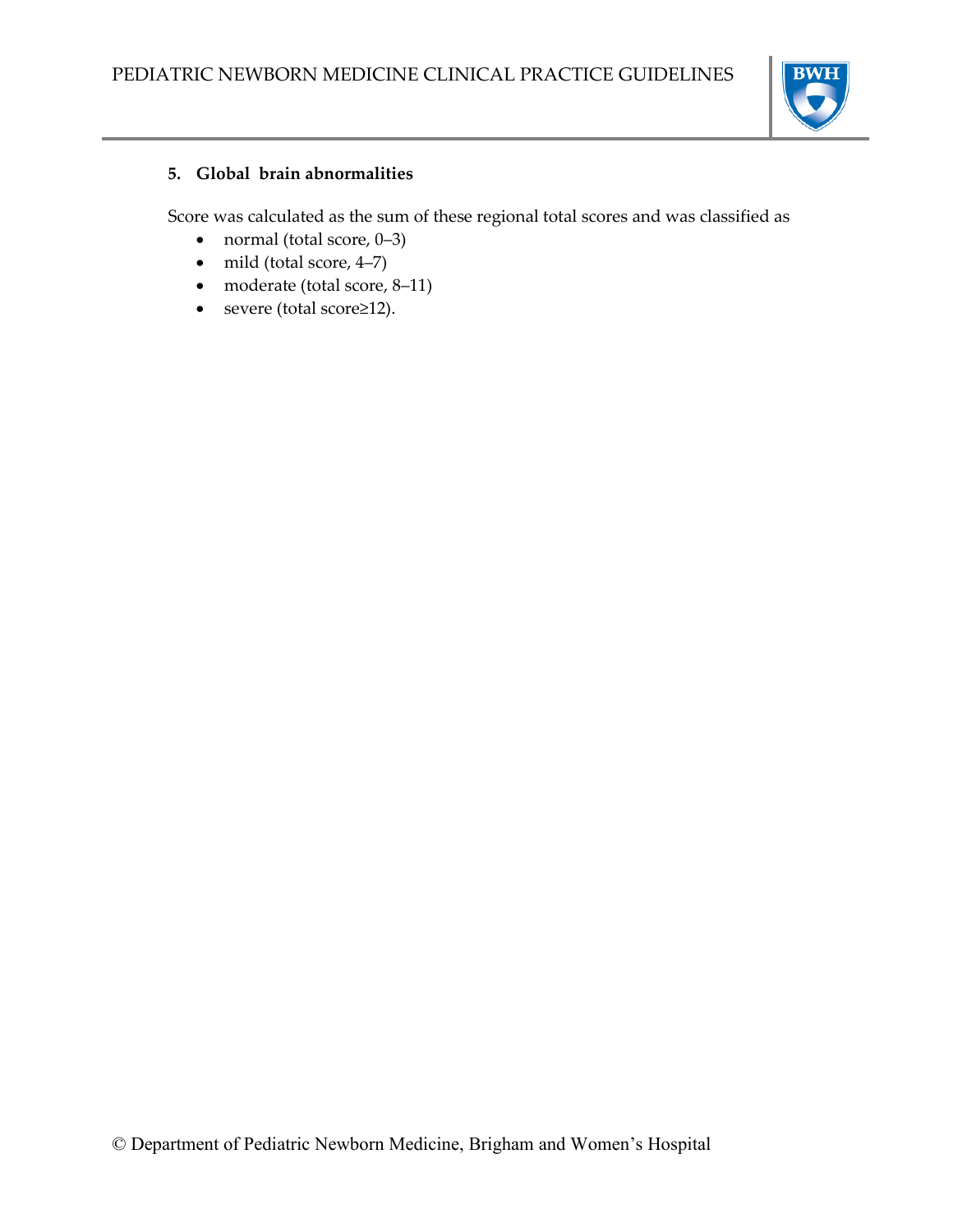

# **APPENDIX 2.**

#### **Term equivalent brain MRI order requisition form template**

This is a preterm baby BOY/GIRL born at XX weeks, now corrected to XX GA, NICU course significant for the following major morbidities:

- [ ]IVH grade ---
- [ ] posthemorrhagic hydrocephalus with/without shunt placement
- [ ]PVL
- [ ] cerebellar hemorrhage
- [ ]BPD
- [ ]any surgery (including PDA ligation)
- [ ]infection (sepsis, meningitis, central line infection)
- [ ]NEC
- [ ] abnormal neurological exam --- (please explain)
- [ ] postnatal steroid use
- [ ] twin/multiple gestation infant with high risk sibling
- [ ]other --- (please explain).